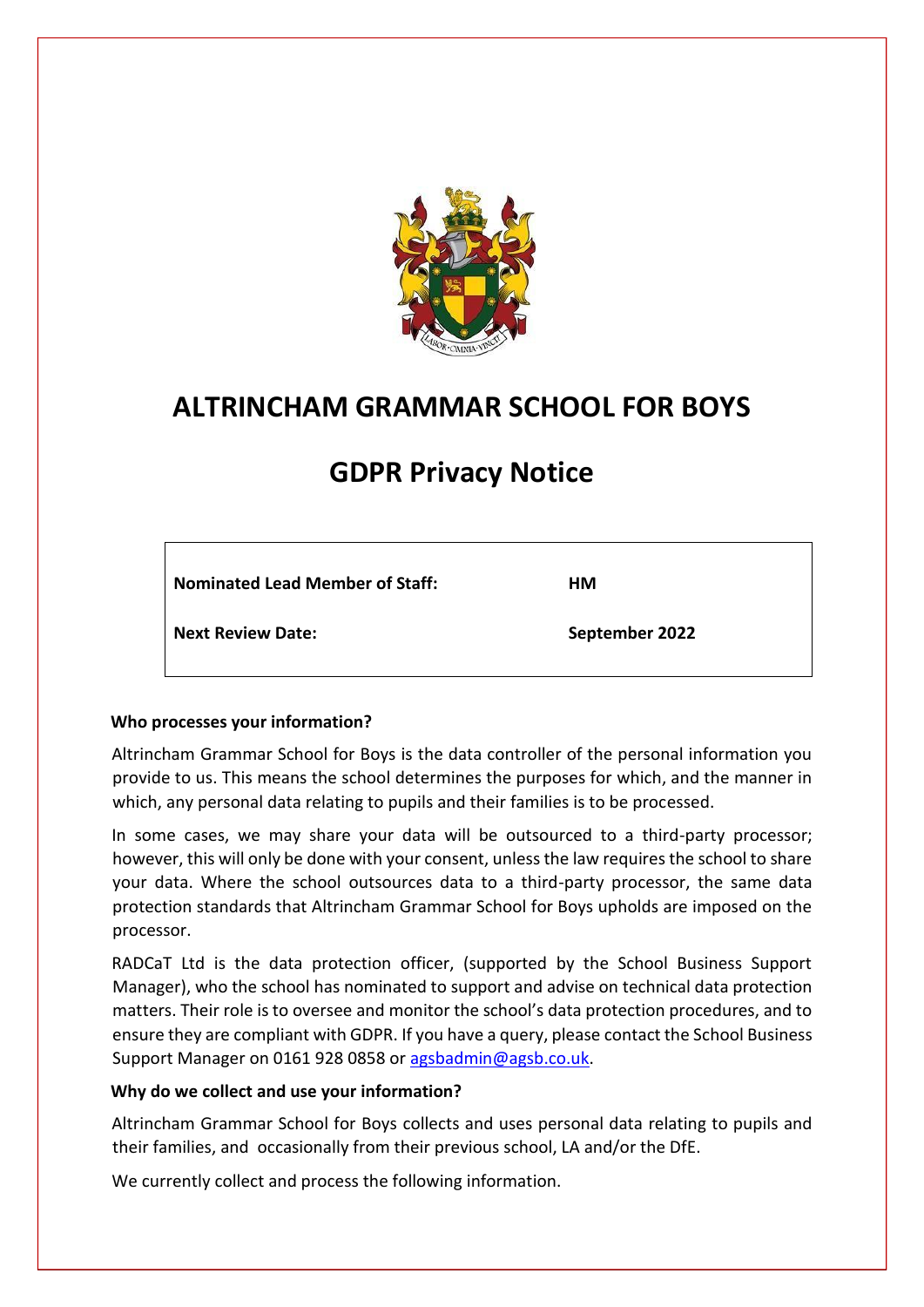For non-special/non-sensitive data:

- in relation to a contract for education with you and contained in the Education Act 1996
- In relation to secondary education under Limitation Act 1980
- In relation to management of the school under the Education (Governor's Annual Reports) (England) (Amendment) Regulations 2002 SI 2002, No 1171
- In relation to School Admissions Code, Statutory guidance for admission authorities, governing bodies, local authorities, school's adjudicators and admission appeals panels December 2014
- In relation to Regulation 5 of The Education (Information About Individual Pupils) (England) Regulations 2013 For special /sensitive data:
- In relation to the protection of children under the "Keeping children safe in education statutory guidance for schools and colleges September 2018"; "Working together to safeguard children. A guide to inter-agency working to safeguard and promote the welfare of children July 2018
- In relation to the safeguarding of children under the Safeguarding Act 2006

We use this information for the following purposes:

- To support pupil learning
- To monitor and report on pupil progress
- To provide appropriate pastoral care
- To assess the quality of our service
- To comply with the law regarding data sharing
- To safeguard pupils
- To enable exchange trips, trips or visits in support of curriculum-based activities

#### **Which data is collected?**

The categories of pupil information that the school collects, holds and shares include the following:

- Personal information e.g. names, pupil numbers and addresses
- Characteristics e.g. ethnicity, language, nationality, country of birth and free school meal eligibility, dietary requirements
- Attendance information e.g. number of absences and absence reasons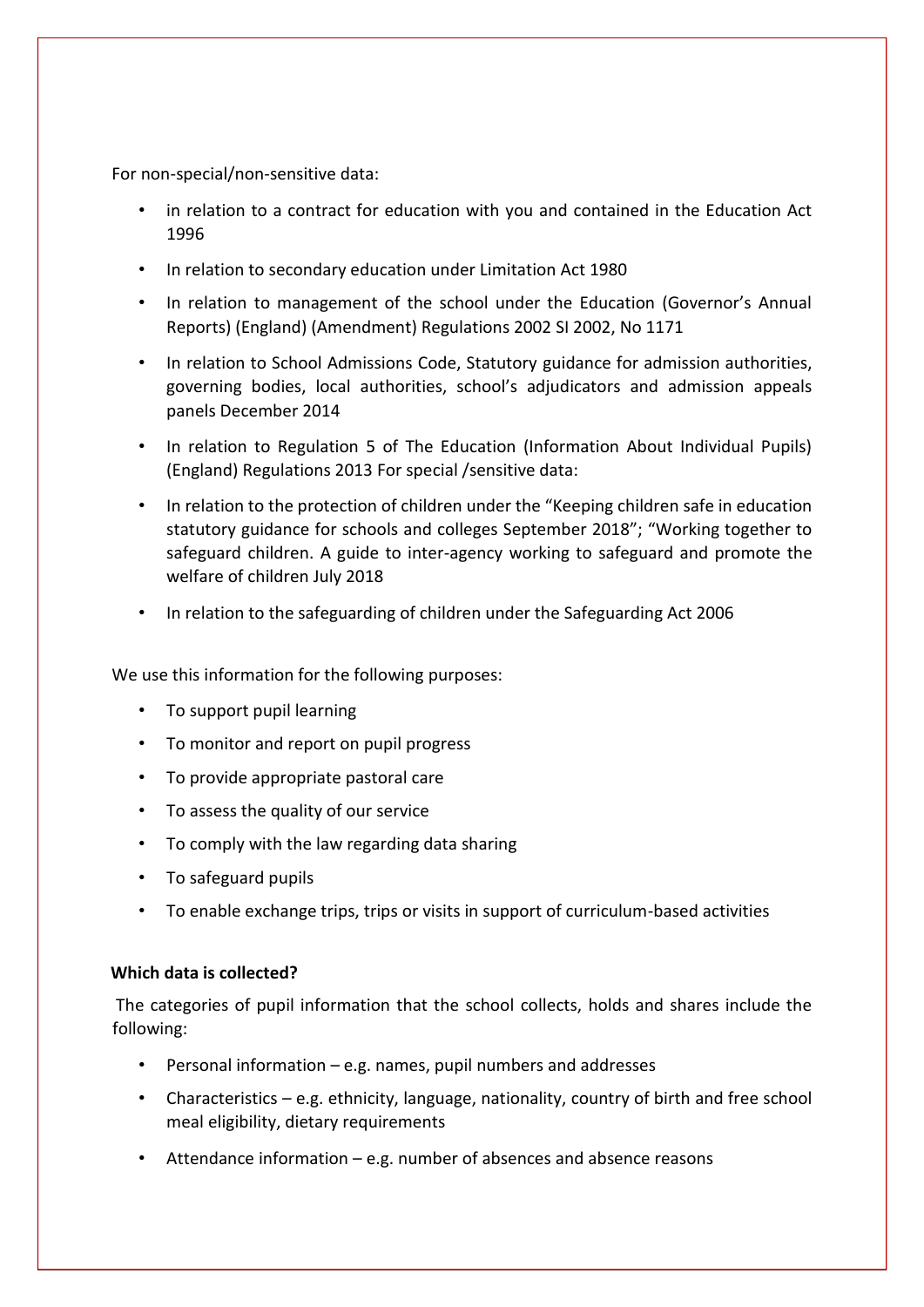Assessment information – e.g. national curriculum assessment results

- Relevant medical information
- Information relating to SEND
- Behavioural information e.g. number of temporary exclusions

Whilst the majority of the personal data you provide to the school is mandatory, some is provided on a voluntary basis. When collecting data, the school will inform you whether you are required to provide this data or if your consent is needed.

Where consent is required, the school will provide you with specific and explicit information with regards to the reasons the data is being collected and how the data will be used.

You may withdraw your consent for us to process this data at any time by contacting the School Business Support Manager on 0161 928 0858 or agsbadmin@agsb.co.uk.

#### **How long is your data stored for?**

Personal data relating to pupils at Altrincham Grammar School for Boys and their families is stored in line with the school's Records Management Policy.

In accordance with the GDPR, the school does not store personal data indefinitely and data is only stored for as long as is necessary to complete the task for which it was originally collected. However, there may be exceptions to this, where we have obligations under our insurance cover scheme to retain data for indefinite or protracted periods.

#### **Will my information be shared?**

The school is required to share pupils' data with the DfE on a statutory basis.

The National Pupil Database (NPD) is managed by the DfE and contains information about pupils in schools in England. Altrincham Grammar School for Boys is required by law to provide information about our pupils to the DfE as part of statutory data collections, such as the school census; some of this information is then stored in the NPD. The DfE may share information about our pupils from the NDP with third parties who promote the education or wellbeing of children in England by:

- Conducting research or analysis
- Producing statistics
- Providing information, advice or guidance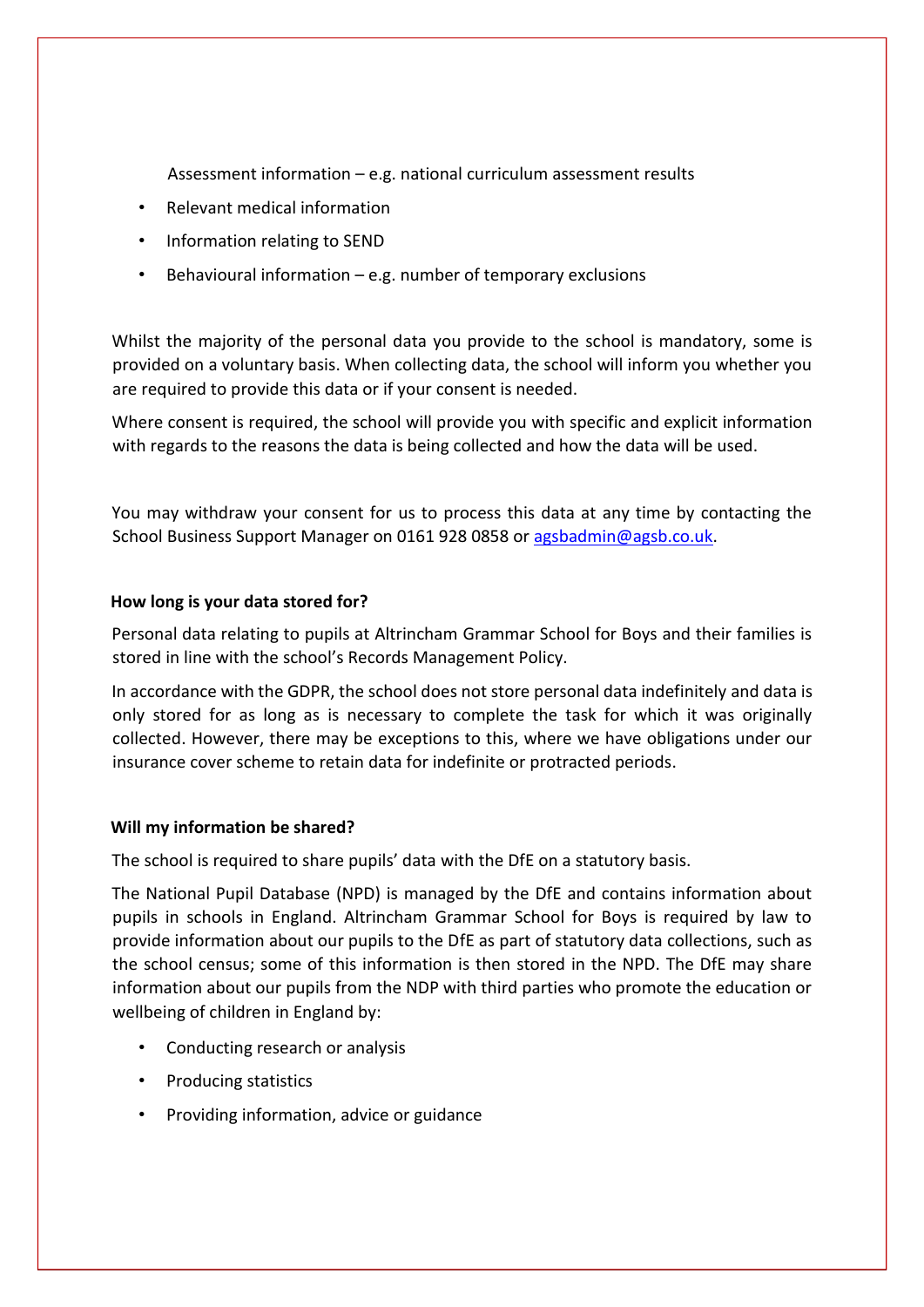The DfE has robust processes in place to ensure the confidentiality of any data shared from the NPD is maintained.

To find out more about the NPD, go to [https://www.gov.uk/government/publications/national-pupil-database-user-guide](https://www.gov.uk/government/publications/national-pupil-database-user-guide-and-supporting-information)[andsupporting-information.](https://www.gov.uk/government/publications/national-pupil-database-user-guide-and-supporting-information)

Altrincham Grammar School for Boys will not share your personal information with any third parties without your consent, unless the law allows us to do so. The school routinely shares pupils' information with:

- Pupils' destinations upon leaving the school
- The Local Authority
- The NHS i.e. School Nurse
- The DfE [-](https://www.gov.uk/education/data-collection-and-censuses-for-schools) <https://www.gov.uk/education/data-collection-and-censuses-for-schools>

### **Youth support services**

#### **Pupils aged 13+**

Once our pupils reach the age of 13, we also pass pupil information to our local authority and/ or provider of youth support services as they have responsibilities in relation to the education or training of 13-19-year olds under section 507B of the Education Act 1996.

This enables them to provide services as follows:

- youth support services
- careers advisers

A parent or guardian can request that **only** their child's name, address and date of birth is passed to their local authority or provider of youth support services by informing us. This right is transferred to the child / pupil once he/she reaches the age 16.

## **Pupils aged 16+**

We will also share certain information about pupils aged 16+ with our local authority and/or provider of youth support services as they have responsibilities in relation to the education or training of 13-19-year olds under section 507B of the Education Act 1996.

This enables them to provide services as follows:

- post-16 education and training providers
- youth support services